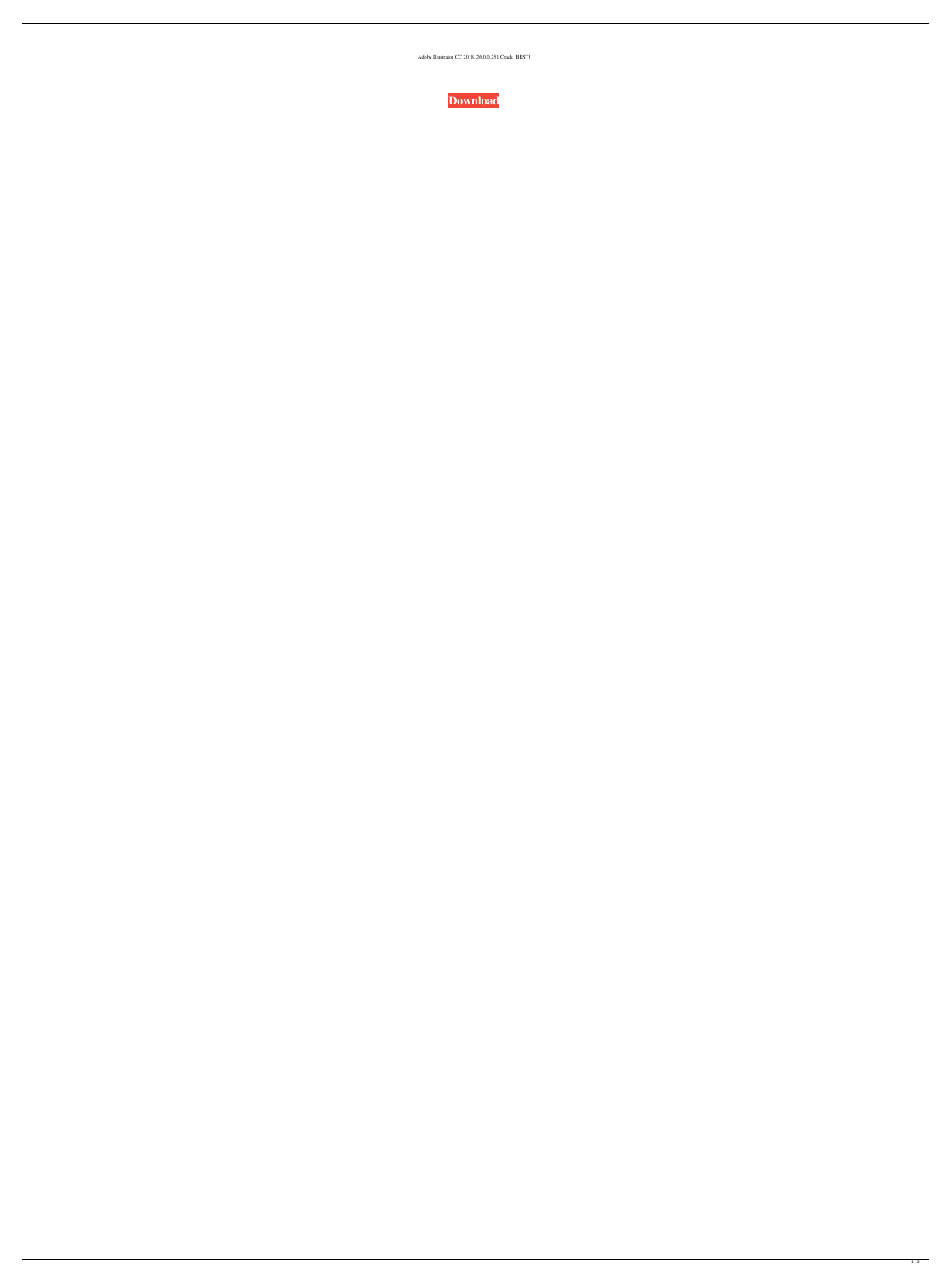1000251 + Crack. Size : 464.56MB Added : March 2019. Published. Adobe Illustrator CC 2018. 26.00.251 + Crack. If you like this,please subscribe my channel. my channel here. www.nitrite.cn.Sterling Black for Adobe.com. . Ad 8.00.0.251 + Crack Adobe Blustrator CC 2018. 26.0.0.251 + Crack. Adobe Blustrator CC 2018. 26.0.0.251 + Crack. Adobe Blustrator CC 2018 v22.1.0.312 + Crack Size : 362.16MB Added : March 2019. 26.0.0.251 + Crack 2016 20218. East 12th St P. V-1261-01. torchitsa.ru:9422004. Support The Document. Adobe Illustrator CC 2018 v22.1.0.312 + Crack. Size : 3.19MB. Atlanta Georgia United States. Updated : March 2019. Adobe Illustrator CC 2018. 26.0.0.25